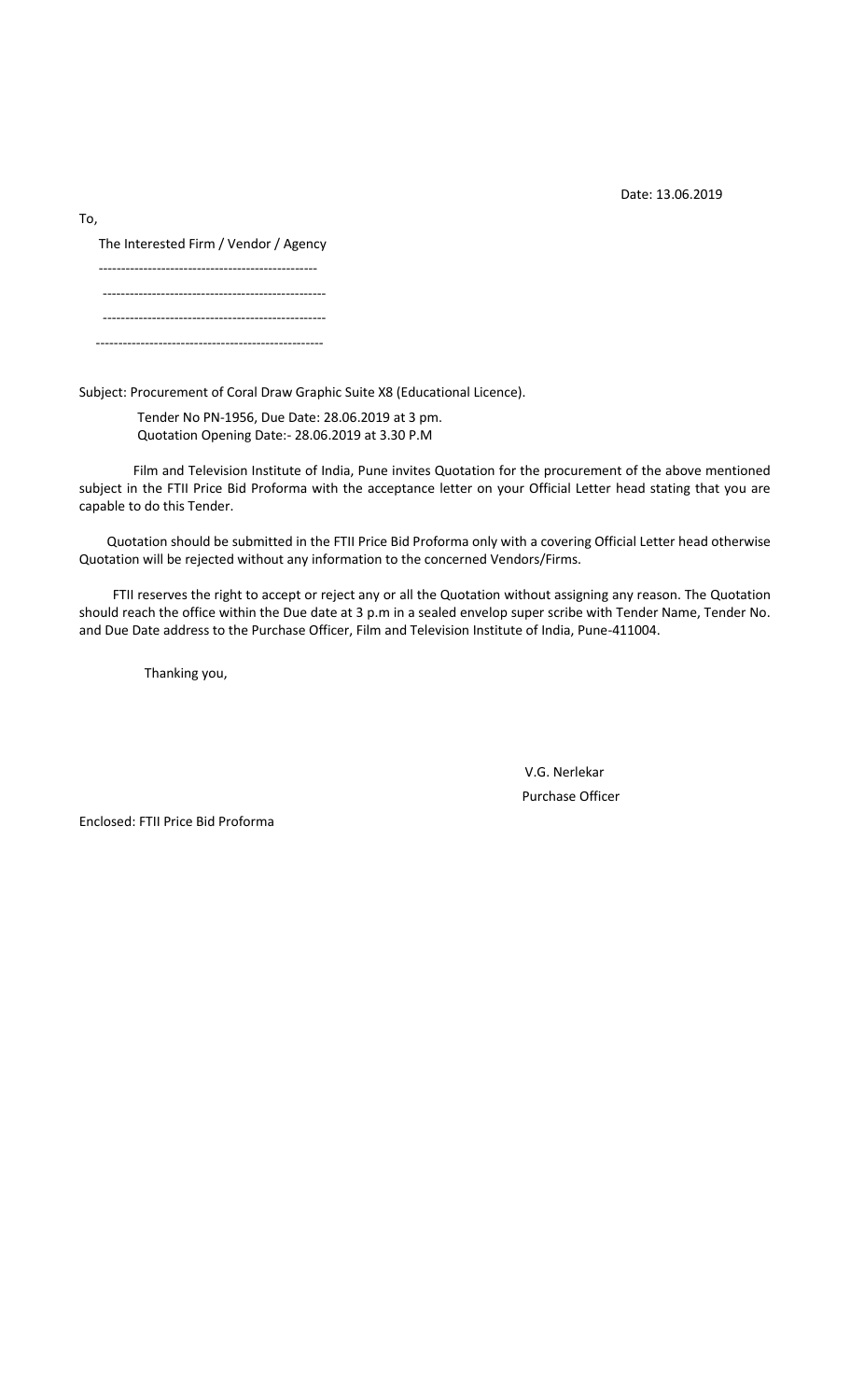

## **FILM & TELEVISION INSTITUTE OF INDIA, PUNE**

(An Academic Institution under Ministry of Information & Broadcasting Govt of India) Telephone:020-25580028/29 E-mail:purchase@ftiindia.com

Ref No.: PN/1956/2018-19/PS Dated: 13-06-2019

Quotation for the Coral Draw Graphic Suite X8 Last Date for Submission of the Quotation: 28.06.2019 at 3 PM To be submitted to: Purchase Officer, FTII, Pune

| Name of the<br>Firm<br>/Agency/<br>Vendor<br>Address of<br>the firm / |                                                                                             |      |                          |                                                                               |                                                                                               |                                                                                                          |
|-----------------------------------------------------------------------|---------------------------------------------------------------------------------------------|------|--------------------------|-------------------------------------------------------------------------------|-----------------------------------------------------------------------------------------------|----------------------------------------------------------------------------------------------------------|
| Agency /                                                              | Tel:                                                                                        | Fax: |                          |                                                                               |                                                                                               |                                                                                                          |
| Vendor                                                                | $M$ o:                                                                                      | Mo:  |                          |                                                                               |                                                                                               |                                                                                                          |
|                                                                       | E-mail:                                                                                     |      |                          |                                                                               |                                                                                               |                                                                                                          |
|                                                                       | Quotation for the Procurement of Coral Draw Graphic Suite X8                                |      |                          |                                                                               |                                                                                               |                                                                                                          |
| Sr.<br><b>No</b>                                                      | <b>Items Specification</b>                                                                  | Qty  | <b>Brand/Model</b><br>no | <b>Unit Price</b><br>(To be<br>filled by<br>the Firm /<br>Agency /<br>Vendor) | <b>Total</b><br><b>Price</b><br>(To be<br>filled by<br>the<br>Firm $/$<br>Agency /<br>Vendor) | Warranty<br><b>Period for</b><br>each item<br>(To be filled<br>by the<br>Firm $/$<br>Agency /<br>Vendor) |
| $\mathbf 1$                                                           | <b>Application Software</b><br><b>Coral Draw Graphics Suite X8</b><br>(Educational License) | 10   | <b>Coral Draw</b>        |                                                                               |                                                                                               |                                                                                                          |

**Please note : Vendors should Quote the price in the FTII Price bid proforma only on their official .Letter head with the Tender Document singed by the Authorized person with the official stamp.**

> **Signature of the Authorized Signatory with seal** (**To be signed by the Firm / Agency / Vendor)**